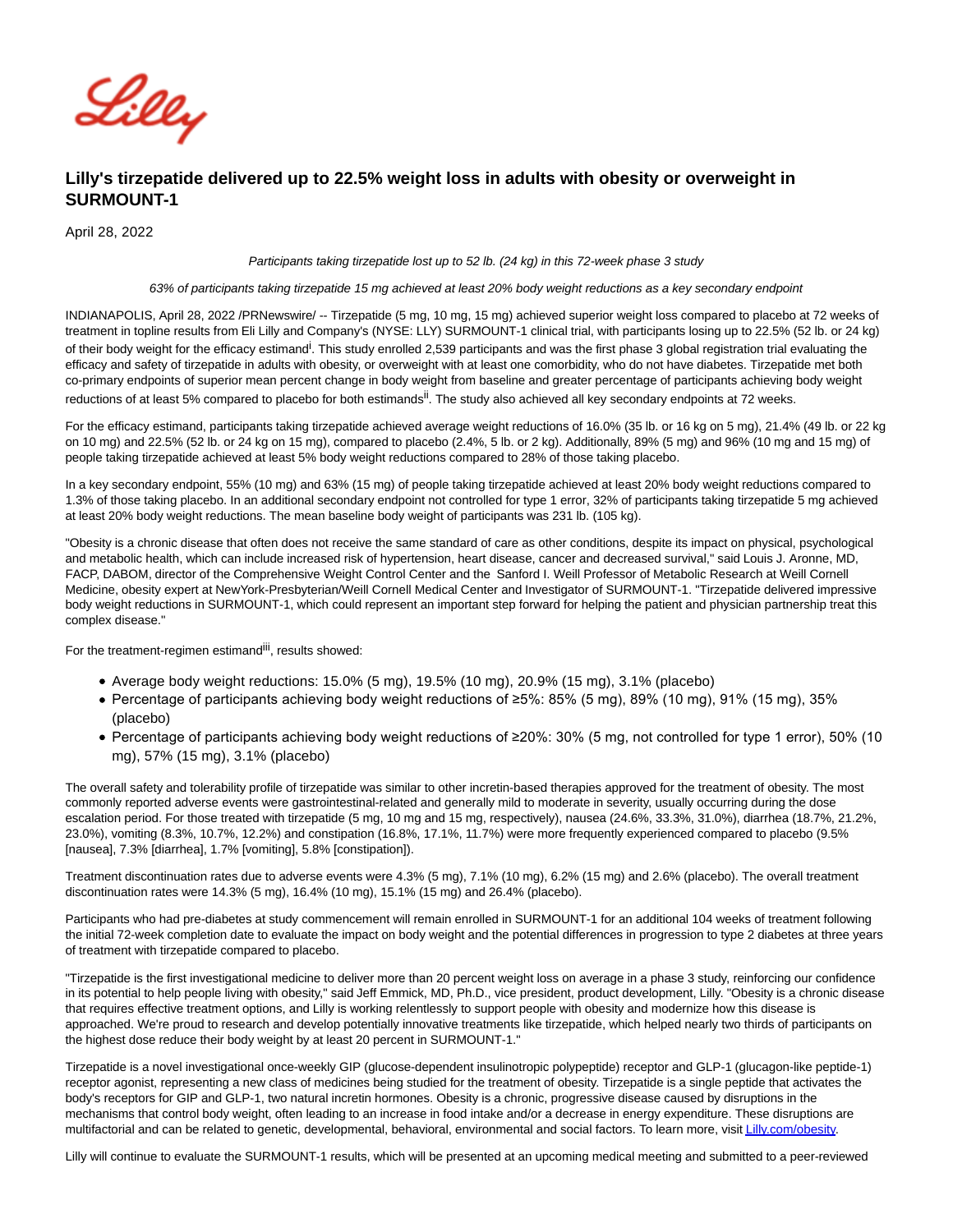journal. Additional studies are ongoing for tirzepatide as a potential treatment for obesity or overweight.

## **About tirzepatide**

Tirzepatide is a once-weekly GIP (glucose-dependent insulinotropic polypeptide) receptor and GLP-1 (glucagon-like peptide-1) receptor agonist that integrates the actions of both incretins into a single novel molecule. GIP is a hormone that may complement the effects of GLP-1 receptor agonists. In preclinical models, GIP has been shown to decrease food intake and increase energy expenditure therefore resulting in weight reductions, and when combined with GLP-1 receptor agonism, may result in greater effects on markers of metabolic dysregulation such as body weight, glucose and lipids. Tirzepatide is in phase 3 development for adults with obesity or overweight with weight-related comorbidity and is currently under regulatory review as a treatment for adults with type 2 diabetes. It is also being studied as a potential treatment for non-alcoholic steatohepatitis (NASH) and heart failure with preserved ejection fraction (HFpEF). Studies of tirzepatide in obstructive sleep apnea (OSA) and in morbidity/mortality in obesity are planned as well.

# **About SURMOUNT-1 and the SURMOUNT clinical trial program**

SURMOUNT-1 [\(NCT04184622\)](https://c212.net/c/link/?t=0&l=en&o=3518723-1&h=3170402521&u=https%3A%2F%2Fclinicaltrials.gov%2Fct2%2Fshow%2FNCT04184622%3Fterm%3Dsurmount-1%26draw%3D2%26rank%3D1&a=NCT04184622) is a multi-center, randomized, double-blind, parallel, placebo-controlled trial comparing the efficacy and safety of tirzepatide 5 mg, 10 mg and 15 mg to placebo as an adjunct to a reduced-calorie diet and increased physical activity in adults without type 2 diabetes who have obesity, or overweight with at least one of the following comorbidities: hypertension, dyslipidemia, obstructive sleep apnea or cardiovascular disease. The trial randomized 2,539 participants across the U.S., Argentina, Brazil, China, India, Japan, Mexico, Russia and Taiwan in a 1:1:1:1 ratio to receive either tirzepatide 5 mg, 10 mg or 15 mg or placebo. The co-primary objectives of the study were to demonstrate that tirzepatide 10 mg and/or 15 mg is superior in percentage of body weight reductions from baseline and percentage of participants achieving ≥5% body weight reduction at 72 weeks compared to placebo. Participants who had pre-diabetes at study commencement will remain enrolled in SURMOUNT-1 for an additional 104 weeks of treatment following the initial 72-week completion date to evaluate the impact on body weight and potential differences in progression to type 2 diabetes at three years of treatment with tirzepatide compared to placebo.

All participants in the tirzepatide treatment arms started the study at a dose of tirzepatide 2.5 mg once-weekly and then increased the dose in a step-wise approach at four-week intervals to their final randomized maintenance dose of 5 mg (via a 2.5 mg step), 10 mg (via steps at 2.5 mg, 5 mg and 7.5 mg) or 15 mg (via steps at 2.5 mg, 5 mg, 7.5 mg, 10 mg and 12.5 mg).

The SURMOUNT phase 3 global clinical development program for tirzepatide began in late 2019 and has enrolled more than 5,000 people with obesity or overweight across six clinical trials, four of which are global studies. Results from SURMOUNT-2, -3, and -4 are anticipated in 2023.

## **About Lilly**

Lilly unites caring with discovery to create medicines that make life better for people around the world. We've been pioneering life-changing discoveries for nearly 150 years, and today our medicines help more than 47 million people across the globe. Harnessing the power of biotechnology, chemistry and genetic medicine, our scientists are urgently advancing new discoveries to solve some of the world's most significant health challenges, redefining diabetes care, treating obesity and curtailing its most devastating long-term effects, advancing the fight against Alzheimer's disease, providing solutions to some of the most debilitating immune system disorders, and transforming the most difficult-to-treat cancers into manageable diseases. With each step toward a healthier world, we're motivated by one thing: making life better for millions more people. That includes delivering innovative clinical trials that reflect the diversity of our world and working to ensure our medicines are accessible and affordable. To learn more, visit [Lilly.com a](https://c212.net/c/link/?t=0&l=en&o=3518723-1&h=2496544943&u=https%3A%2F%2Fwww.lilly.com%2Fnews%2Fpress-releases&a=Lilly.com)nd [Lilly.com/newsroom o](https://c212.net/c/link/?t=0&l=en&o=3518723-1&h=3955070233&u=https%3A%2F%2Fwww.lilly.com%2Fnews&a=Lilly.com%2Fnewsroom)r follow us o[n Facebook,](https://c212.net/c/link/?t=0&l=en&o=3518723-1&h=3816750156&u=https%3A%2F%2Fwww.facebook.com%2Felilillyandco%2F&a=Facebook) [Instagram,](https://c212.net/c/link/?t=0&l=en&o=3518723-1&h=2944132986&u=https%3A%2F%2Finstagram.com%2Felilillyco%3Figshid%3Dlxqsf8s20oa1&a=Instagram) [Twitter a](https://c212.net/c/link/?t=0&l=en&o=3518723-1&h=3388018431&u=https%3A%2F%2Ftwitter.com%2FLillyPad&a=Twitter)n[d LinkedIn.](https://c212.net/c/link/?t=0&l=en&o=3518723-1&h=1458917245&u=https%3A%2F%2Fwww.linkedin.com%2Fcompany%2Feli-lilly-and-company&a=LinkedIn) **P-LLY**

#### **Lilly Cautionary Statement Regarding Forward-Looking Statements**

This press release contains forward-looking statements (as that term is defined in the Private Securities Litigation Reform Act of 1995) about tirzepatide as a potential treatment for adults with obesity or overweight and the timeline for future readouts, presentations and other milestones relating to tirzepatide and its clinical trials, and reflects Lilly's current belief and expectations. However, as with any pharmaceutical product, there are substantial risks and uncertainties in the process of research development and commercialization. Among other things, there can be no guarantee that the studies will be completed as planned, that future study results will be consistent with the results to date or that tirzepatide will receive regulatory approvals. For further discussion of these and other risks and uncertainties, see Lilly's most recent Form 10-K and Form 10-Q filings with the United States Securities and Exchange Commission. Except as required by law, Lilly undertakes no duty to update forward-looking statements to reflect events after the date of this release.

Dr. Aronne is co-founder, chief scientific advisor and member of the board of directors for Intellihealth. Dr. Aronne is also a paid scientific advisory board member for Eli Lilly and Company.

<sup>i</sup> Efficacy estimand represents efficacy prior to discontinuation of study drug.

ii Treatment differences for two estimands – efficacy and treatment-regimen – were evaluated for three tirzepatide doses (5 mg, 10 mg and 15 mg) compared to placebo.

III Treatment-regimen estimand represents the estimated average treatment effect regardless of treatment discontinuation.

**Refer to:** Maggie Pfeiffer[; monson\\_maggie@lilly.com;](mailto:monson_maggie@lilly.com) 317-650-5939 (Media) maggion Temer, *handen Emaggio Emaggione,* 917-000 0000 (int<br>Kevin Hern[; hern\\_kevin\\_r@lilly.com;](mailto:hern_kevin_r@lilly.com) 317-277-1838 (Investors)